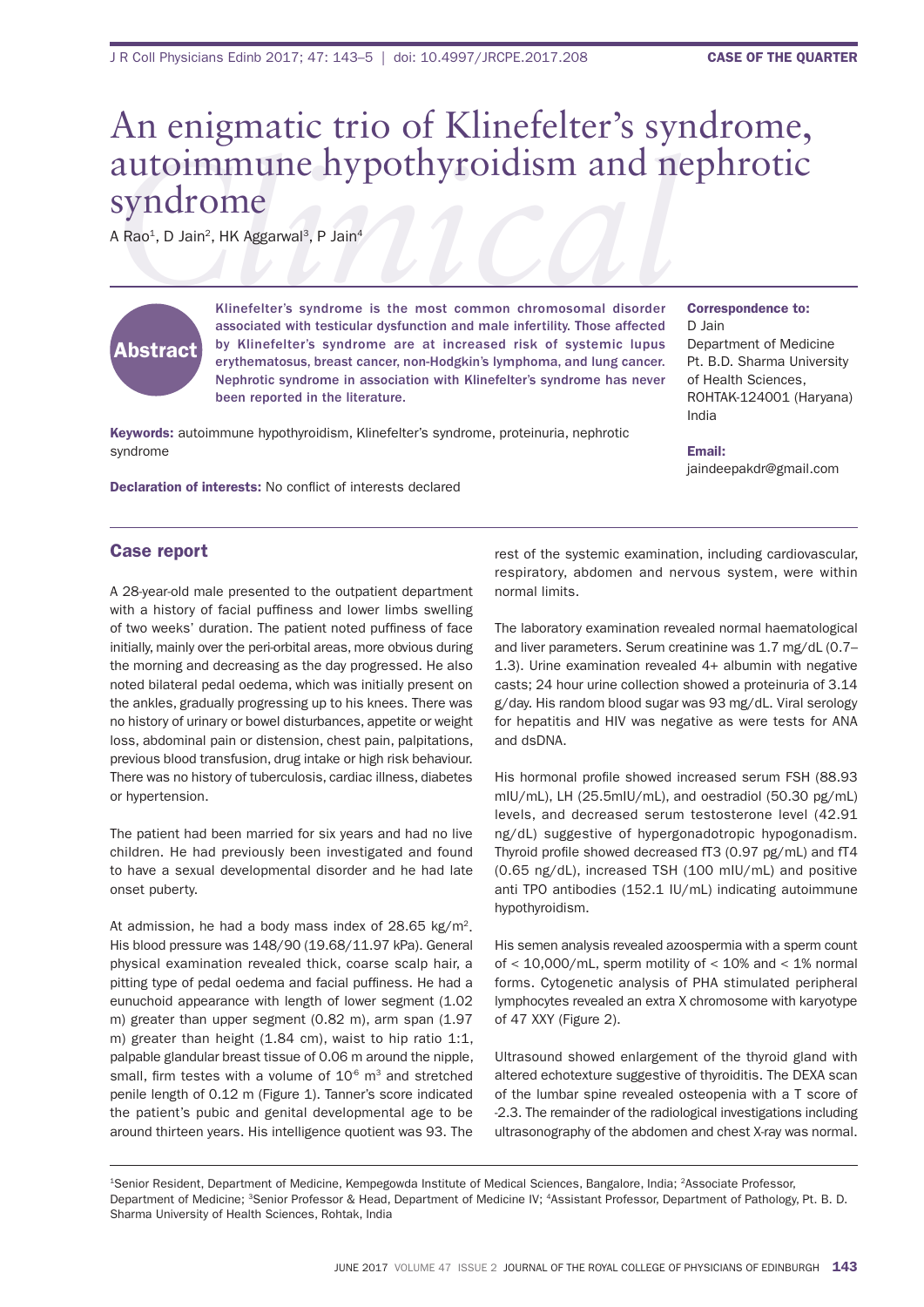Figure 1 The physical features of the patient depicting eunuchoid features and delayed sexual developmental milestones



A renal biopsy which five glomeruli of which two had global glomerulosclerosis. light microscopic examination showed endo-mesangial cellularity and normal blood vessels. Immunofluoroscence was also normal. The histopathological impression was focal global glomerulosclerosis (figure 3).

During his hospital stay, the patient was advised on salt restriction. he was put on ramipril 5 mg/day and eltroxin 150 µg/day. he was started on injectable testosterone therapy. he was counselled regarding his infertility and advised regarding different assisted reproduction techniques. he was also given an option of reduction mammoplasty for gynaecomastia.

During the follow up, the patient had improvement in symptoms and signs including decrease in facial puffiness, lower limb swelling and proteinuria, and increased libido. he is being continued on thyroxine and testosterone therapy with regular monitoring and monthly proteinuria quantification.

# **Discussion**

Klinefelter's syndrome is one of the most common causes of primary hypogonadism, with an incidence of 1:500 births. It was first reported in 1942 by Klinefelter et al. and was characterised by eunuchoid appearance, gynaecomastia, small testes and increased FSH levels in urine.<sup>1</sup> In 1959, Jacobs and strong reported the karyotype of the disease including several mosaic patterns.<sup>2</sup> The disease is commonly characterised by the presence of 47 chromosomes with XXy sex karyotype.

autoimmunity in Klinefelter's syndrome is found to be common due to the presence of an extra X chromosome. The frequencies of the diseases such as Siogren's, lupus and rheumatoid arthritis is increased due to the hormonal imbalances.<sup>3,4</sup> In a study conducted by Seminog et al., those affected by Klinefelter's showed higher incidence of **Figure 2** Cytogenetic analysis of PHA stimulated peripheral lymphocytes revealing an extra X chromosome with karyotype of 47 XXy



Figure 3 Renal biopsy histopathological picture showing five glomeruli of which two have global glomerulosclerosis. The histopathological impression gained was focal global glomerulosclerosis



autoimmunity.<sup>5</sup> In 2009, a study by Sawalha et al. showed that there is a gene dose effect for the X chromosome. The authors hypothesised that the risk of autoimmune diseases is comparable in 45,XX women and 45,XXy men; and that the risk of autoimmunity is determined by the number of X chromosome rather than the gender.6

There are very few case reports addressing the association of Klinefelter's syndrome with thyroid abnormalities. burt et al. reported the first case of thyroid adenoma with Klinefelter's syndrome.<sup>7</sup> In 2009, Bjorn et al. published a case control study in 75 Klinefelter's patients, concluding that there could be a general shift in ft3 towards the lower values with maintenance of normal TSH levels due to hypothalamic pituitary dysfunction as a part of Klinefelter's phenotype.<sup>8</sup> grand reported a case of Klinefelter's syndrome associated with pancreatic insufficiency and hypothyroidism attributed to autoimmunity.<sup>9</sup> In the present case, the hypothyroidism was due to autoimmunity as denoted by the increased levels of anti tPo antibodies.

The novel aspect of this case is the association with nephrotic syndrome. A case of Klinefelter's syndrome